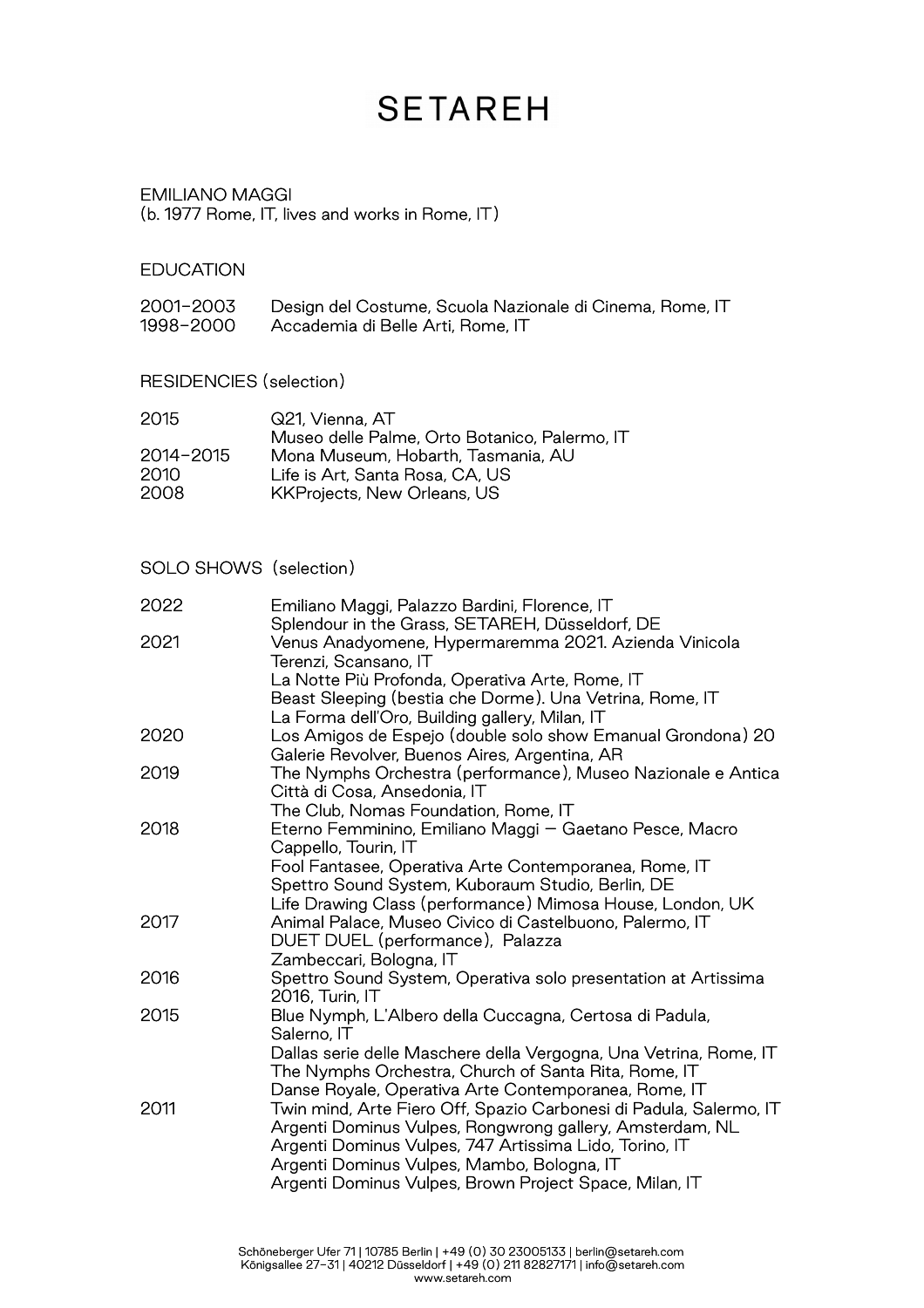# **SETAREH**

GROUP SHOWS (selection)

| 2022 | Coppe di Stelle nel Cerchio del Sole (Chalices of Starts within the<br>Sun's Circle), Museum Palazzo Abatellis, Palermo, IT |
|------|-----------------------------------------------------------------------------------------------------------------------------|
| 2021 | Casa Balla, dalla casa all'universo e ritorno, Maxxi Museum,<br>Rome, IT                                                    |
|      | Ils ougent la nuit, Bruises Gallery, Montreal, CN                                                                           |
|      | Simone Carella, lo Poeta Tu. Macro Museum, Rome, IT                                                                         |
| 2020 | Fittile, Franscesco Pantaleone, Palermo, IT                                                                                 |
|      | <b>INSIME, Aurelian walls, Rome, IT</b>                                                                                     |
|      | La Forma della Terra, Fondazione Malvina Menegaz, Castelbasso,<br>Teramo, IT                                                |
| 2019 | Les Chemins du Sud, une théorie du mineur, MRAC, Musée                                                                      |
|      | régional d'aret contemporain Occitanie, Sétignan, FR                                                                        |
|      | La Città Sommersa – Hypermaremma, Museo Nazionale e Antica                                                                  |
|      | Città di Cosa, Ansedonia, IT                                                                                                |
|      | Machismo, Fondazione Santarelli - Villa Lontana, Rome, IT                                                                   |
|      | Mare Mare, Hypermaremma- Palazzo Collacchioni e Rocca                                                                       |
|      | Aldobrandesca, Capalbio, IT                                                                                                 |
|      | Simply Untitled, Isorropia Home Gallery, Milan, IT                                                                          |
|      | Party Heroes, Operativa Arte, Rome, IT                                                                                      |
|      | The Collector's House, Molteni Brompton flagship store,                                                                     |
|      | London, UK                                                                                                                  |
| 2018 | La Febbre, Palazzo Mazzarino, Palermo, IT                                                                                   |
|      | If I Was Your Girlfriend: A Jam, Belmacz, London, UK                                                                        |
|      | Rosina #1 Spectrum, Limonce Space, London, UK                                                                               |
| 2017 | La Mostra Bianca, Operativa Arte Contemporanea, Rome, IT                                                                    |
|      | Cinque Mostre - Vision(s), American Academy in Rome,                                                                        |
| 2016 | Rome, IT<br>Choral Spectral (performance), Lorcan O'Neill Gallery, Rome, IT                                                 |
|      | Body Realms (performance), Par Tibi Roma Nihil, Foro Palatino,                                                              |
|      | Rome, IT                                                                                                                    |
|      | Secret in the Carbon Atom, Podium Oslo, NO                                                                                  |
| 2015 | The Picture Club, American Academy in Rome, Rome, IT                                                                        |
|      | Three Romasn, Lorcan O'Neill Gallery, Rome, IT                                                                              |
|      | Il Museo delle Palme, Operativa Arte Contemporanea, Rome, IT                                                                |
|      | Levitate! Q21, Vienna, AU                                                                                                   |
|      | Il Museo delle Palme, Botanical Garden, Palermo, IT                                                                         |
|      | La scrittura degli echi, Maxxi Museum, Rome, IT                                                                             |
| 2014 | Diversi Muri, Swiss Institute, Rome, IT                                                                                     |
|      | There Is No Place Like Home, Rome, IT                                                                                       |
|      | The Nymph Song (Heavy Metal Project), Mona Museum, Hobart,                                                                  |
|      | Tasmania, AU                                                                                                                |
| 2013 | The Draftmen's Congress, the Swiss Institute, Rome, IT                                                                      |
|      | Subway Dreams, Art Book Fair, MomA PS1, New York, US                                                                        |
|      | Vision & Prayer, Lorcan O'Neill Gallery, Rome, IT                                                                           |
| 2012 | Les interimettences du coeur, Ex Elettrofonica, Rome, IT                                                                    |
|      | Re-Generation, Macro Testaccio, Rome, IT                                                                                    |
| 2011 | Moon Ra - Victoria & Albert Museum, London, UK                                                                              |
|      | Patria Interiore, Golden Threat Gallery, Belfast, UK                                                                        |
|      | Premio LUM, Teatro Margherita, Bari, IT<br>When in Rome, Italian Institute Of                                               |
|      | Culture, Los Angeles, US                                                                                                    |
| 2010 | Life is Art, curated by Kirsha Kachele, Santa Rosa, CA, US                                                                  |
|      | Danse Macabre, Nomas Foundation, Rome, IT                                                                                   |
|      |                                                                                                                             |